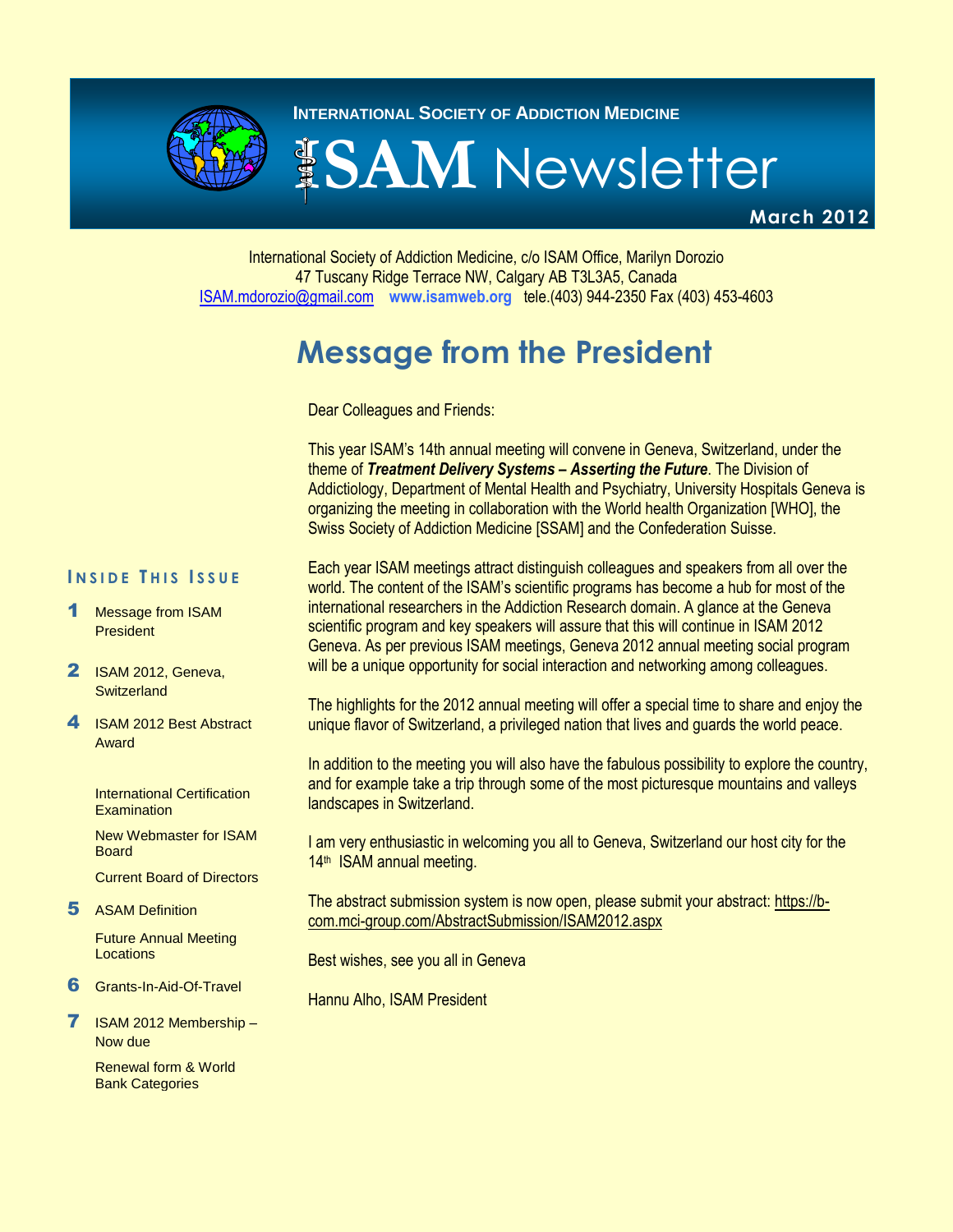# **ONWARD TO ISAM 2012 GENEVA, SWITZERLAND**

### **Treatment Delivery Systems: asserting the future**

We are excited to announce at ISAM's 14<sup>th</sup> Annual Meeting will be in Geneva, Switzerland: A preliminary program and information[: www.ISAM2012.org](http://www.isam2012.org/)

Dear Colleagues and Friends,

The choice of Geneva for the ISAM 2012 meeting, and the subject of Treatment Delivery Systems: asserting the future, is somewhat of a natural selection. Geneva, based on humanist foundation is the mirror of a pluralistic world: capital of international human rights, headquarters of WHO. It is also a city of peace, knowledge and cultural exchanges around universal themes: respect and integration being the founding principles. The field of addictions is young and evolving, characterized by the rapid adaptability of its service providers to the needs of the clients hence directly impacting the Treatment Delivery Systems and challenging its mission. The field being in full effervescence with the multiplicity of treatment models, along with increasing economic constraints is facing the challenge of designing Treatment Delivery Systems where asserting the future with realistically achievable goals in different national working contexts around the world remains the main concern. This meeting aims to offer a platform of exchange and debates where the sharing of experiences and recent progresses will hopefully permit the delegates in an integrative manner to explore new paths to solution oriented outcomes and empower the participants to take home the choice of asserting their respective positions in their

working contexts of national Treatment Delivery Systems.

Piz Khan

Dr. Riaz Khan President of the Organizing Committee

**DATES:** October 14-18, 2012

**VENUE:** International Conference Centre Geneva (CICG) – 15 minutes away from international airport

**VISA INFORMATION:** <http://www.bfm.admin.ch/bfm/en/home/themen/einreise.html> (please check if you require a VISA for entry into Switzerland)

#### **IMPORTANT DATES:**

**Conference registration & Abstract/Symposium Submission now open**

| Deadline for Symposia Submissions: | April 30, 2012 |
|------------------------------------|----------------|
| Deadline for Abstract Submission:  | May 15, 2012   |

### **CONFERENCE INFORMATION:**

ISAM 2012 c/o MCI Suisse SA, Conference Organizers 75, rue de Lyon 1211 Geneva 13, Switzerland Tel: +41 22 33 99 586/ Fax + 41 22 33 99 651/ Email: [isam2012@mci-group.com](mailto:isam2012@mci-group.com)

#### **PRELIMINARY PROGRAM: The program will offer plenary talks, workshops and parallel track symposia**

PLENARY Speakers:

- Prof. Ambros Uchtenhagen
- Dr. Jag Khalsa, NIDA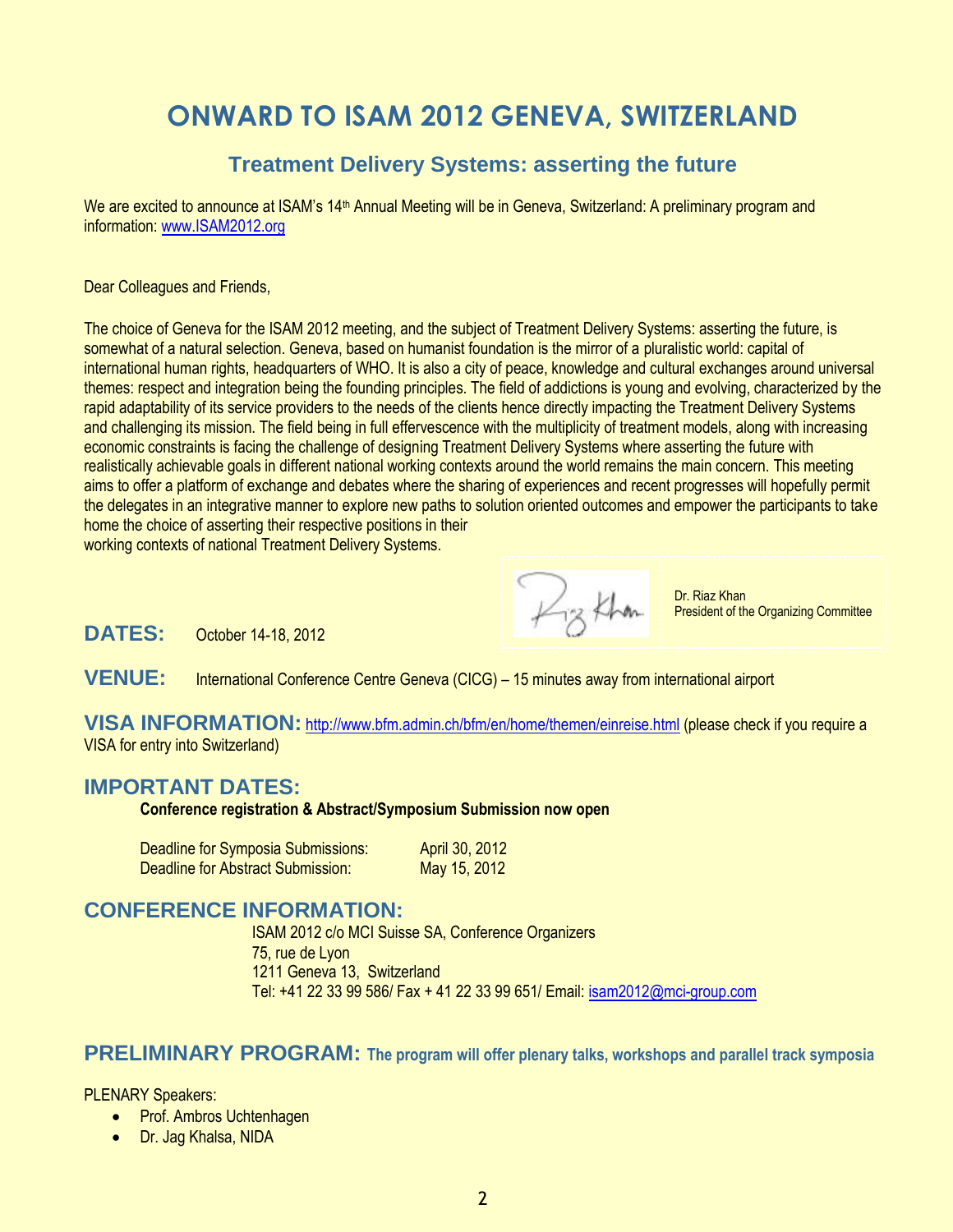- Prof. Thomas Babor
- Dr. Nady el-Guebaly
- Prof. Louisa Degenhardt
- Prof. Rafael Maldonando Lopez
- Dr. Jurgen Rehm
- **Dr. Wilson Compton**
- Prof. David Nutt

### **REGISTRATION**

| <b>In Swiss francs</b>                                             | Before June 15   | June $16 -$ Sept 20 | Oct 1 and after   |
|--------------------------------------------------------------------|------------------|---------------------|-------------------|
| <b>ISAM Members</b>                                                | CHF 750.00       | CHF 850.00          | CHF 1'000.00      |
| <b>Affiliated Society Members*</b>                                 | CHF 850.00       | CHF 950.00          | CHF 1'100.00      |
| <b>Non ISAM Members</b>                                            | CHF 950.00       | CHF 1'050.00        | CHF 1'200.00      |
| <b>Students, Low and Lower</b><br><b>Middle Income Economies**</b> | CHF 350.00       | <b>CHF 450.00</b>   | CHF 600.00        |
| <b>Participants Accompanying</b><br><b>Persons</b>                 | CHF 200.00       | CHF 250.00          | <b>CHF 400.00</b> |
| <b>Workshops (in French only)</b>                                  | <b>CHF 50.00</b> | <b>CHF 50.00</b>    | <b>CHF 50.00</b>  |

*\* The reduced registration fee for Affiliated Society Members is based on membership list & promotional code \*\*For Student fee a photocopy of the students' identity card or statement of the head of the department is required*

#### **Participant's registration fee includes:**

- Admission to the scientific sessions unless otherwise stated
- Congress documents, including badge
- Final programme and abstract book
- Access to the commercial exhibition and posters
- Welcome reception on Sunday, 14 October 2012 at the CICG
- Coffee breaks
- Lunches from Monday, 15 October to Wednesday, 17 October 2012
- Free city transportation pass if staying at a hotel in Geneva for the duration of the stay

#### **Accompanying person registration fee includes:**

- Welcome reception on Sunday, 14 October 2012 at the CICG
- Access to the commercial exhibition and posters
- Free city transportation pass if staying at a hotel in Geneva for the duration of the stay
- **Geneva Pass**

### **HOTEL ACCOMODATIONS:**

MCI has reserved a large number of hotel rooms in different price categories. As Geneva attracts many tourists, hotel reservation will be made on a first come, first served basis. Availability of rooms in each category is limited. Name of persons sharing rooms must be indicated. The specified rates are in Swiss Francs (CHF) and cover the room for one night, service, city tax and VAT included. To guarantee your reservation a deposit covering one night is required, either by bank transfer or by credit card. Hotel check-in time is 15:00 or later. If you are arriving after 18:00, please notify MCI in advance. Check-out time is noon.

Please book before September 1st, 2012 in order to guarantee your booking.

If you wish to stay for additional nights before or after the congress, please contact MCI Suisse S.A. directly at: [isam2012reg@mci-group.com](mailto:isam2012reg@mci-group.com)

#### **Detailed Conference information is available[: www.isam2012.org](http://www.isam2012.org/)**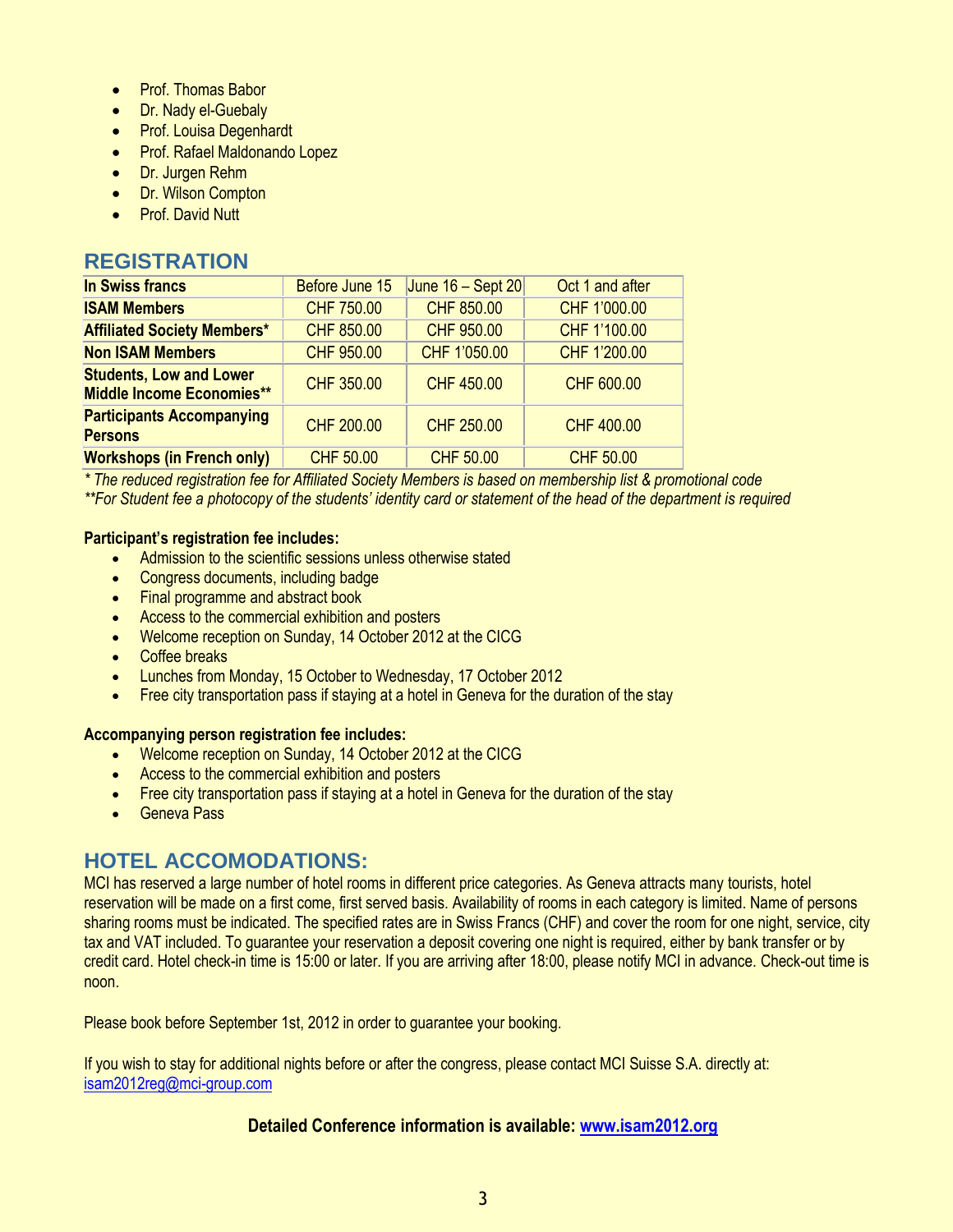# **ISAM AWARD FOR BEST ABSTRACT 2012**

The ISAM 2012 Scientific Committee is proud to announce that there will be a \$1000 US award for the abstract judged as having the highest international scientific merit, chosen from among the conference submission.

# **INTERNATIONAL CERTIFICATION EXAMINATION**

Potential Certification Exam for the 2011 sitting(s):

- ISAM Annual Meeting, Geneva, Switzerland Oct 14-18, 2012
- CSAM [Canadian Society of Addiction Medicine] Annual Meeting, Toronto, Canada Sep 20-22, 2012
- CPDD [College on Problems of Drug Dependence] La Quinta Resort, Palm Springs, California, June 9-14, 2012
- Additional sittings may be available, depending on demand and a critical number of 8 applicants for the sitting

All pertinent information and application form can be downloaded from the ISAM website[: www.isamweb.org](http://www.isamweb.org/) on the left hand sidebar under *International Certification*.

# **WELCOME TO OUR NEW WEBMASTER**

We are pleased to inform the ISAM membership that **Dr. Jens Reimer** has been elected to the ISAM Board to the position of WebMaster. Dr. Reimer is the Director of the Centre for Interdisciplinary Addiction Research at the University of Hamburg, Germany and a Consultant for the Dept of Psychiatry and Psychotherapy at the University medical Centre Hamburg-Eppendorf.

# **ISAM BOARD OF DIRECTORS & OFFICE**

| President:            | Dr. Hannu Alho (Finland)                                     | <b>Board Members:</b>                   |                                                      |  |
|-----------------------|--------------------------------------------------------------|-----------------------------------------|------------------------------------------------------|--|
|                       | hannu.alho@thl.fi                                            |                                         | Dr. Kathleen Brady (USA) bradyk@musc.edu             |  |
|                       |                                                              |                                         | Dr. Susumu Higuchi (Japan) h-susumu@db3.so-net.ne.jp |  |
| President-Elect:      | Dr. Gregory Bunt (USA)                                       | Dr. Jens Reimer (Germany) reimer@uke.de |                                                      |  |
|                       |                                                              |                                         | Dr. Gabrielle Welle-Strand (Norway) gabwel@online.no |  |
|                       | gbunt@daytop.org                                             |                                         |                                                      |  |
|                       |                                                              | <b>Chief Examiner</b>                   | Dr. Nady el-Guebaly (Canada)                         |  |
| <b>Past President</b> | Dr. Tarek el-Gawad (Egypt)                                   |                                         | nady.el-guebaly@albertahealthservices.ca             |  |
|                       | tgawad@tedata.net.eg                                         |                                         |                                                      |  |
|                       |                                                              | <b>Chief Editor:</b>                    | Dr. Marc Galanter (USA)                              |  |
|                       | Administration: Mrs. Marilyn Dorozio ISAM.mdorozio@gmail.com |                                         | marcgalanter@nyu.edu                                 |  |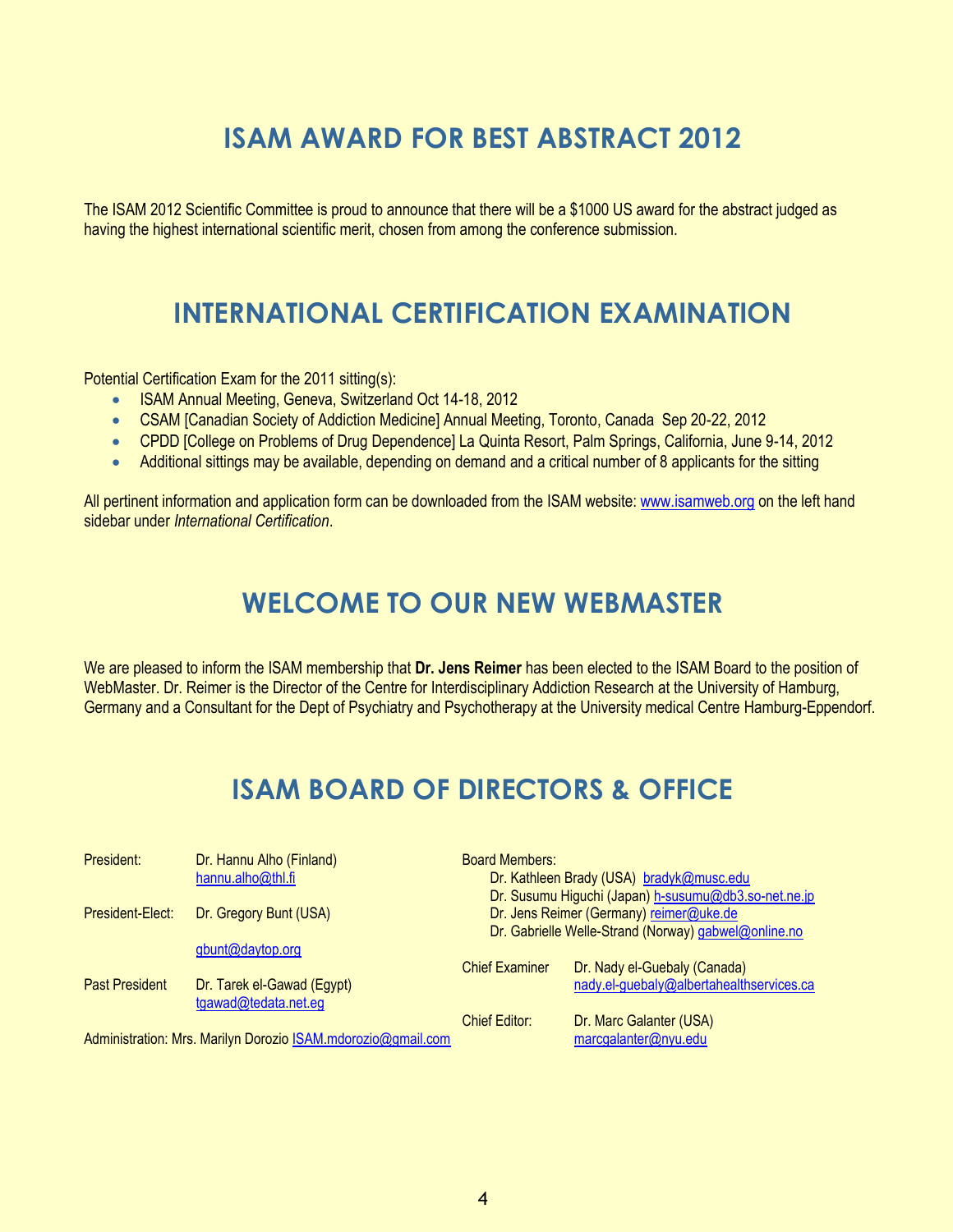# **ASAM DEFINITION OF ADDICTION**

At the February 14<sup>th</sup> ISAM Board Teleconference, a motion was made by the ISAM Board to adopt the 2011 American Society of Addiction Medicine [ASAM] short version of the definition of Addiction, following its adoption by our sister society, the Canadian Society of Addiction Medicine [CSAM].

The CSAM Board passed a motion on Oct 5, 2011 to temporarily adopt the 2011 American Society of Addiction Medicine [ASAM] definition of Addiction.

The adopted definition with clarifiers published by the Canadian Society of Addiction Medicine [CSAM] in its entirety is reproduced below. The full version can be found on the ASAM web pages. [www.ASAM.org](http://www.asam.org/)

> Addiction (2011 Definition from the American Society of Addiction Medicine [ASAM] Adopted temporarily on 2011-Oct 5 through a motion by the CSAM Board of Directors) -

"Addiction is a primary, chronic disease of brain reward, motivation, memory and related circuitry. Dysfunction in these circuits leads to characteristic biological, psychological, social and spiritual manifestations. This is reflected in an individual pathologically pursuing reward and/or relief by substance use and other behaviors.

Addiction is characterized by inability to consistently abstain, impairment in behavioral control, craving, diminished recognition of significant problems with one's behaviors and interpersonal relationships, and a dysfunctional emotional response. Like other chronic diseases, addiction often involves cycles of relapse and remission. Without treatment or engagement in recovery activities, addiction is progressive and can result in disability or premature death."

#### Please note the following:

- A diagnosis of this condition must be based on a comprehensive biopsychosocial assessment.
- Awareness of the developmental aspects of addiction as well as the impact of gender and sociocultural factors is also required.
- It is recognized that a significant portion of society's burden attributable to misuse or harmful use of substance, such as intoxication or traffic accidents as well as from other behaviors may occur in the absence of addiction.

The ISAM Board would welcome member comments and feedback – to be send to the ISAM office: [isam.mdorozio@gmail.com](mailto:isam.mdorozio@gmail.com) which will be distributed to the ISAM Board for future discussion.

# **FUTURE ANNUAL MEETING LOCATIONS**

| <b>ISAM 2013</b> | Kuala Lumpur, Malaysia           |
|------------------|----------------------------------|
| <b>ISAM 2014</b> | Yokohama, Japan                  |
| <b>ISAM 2015</b> | Proposed: Scotland, UK           |
| <b>ISAM 2016</b> | Proposed: Rio de Janeiro, Brazil |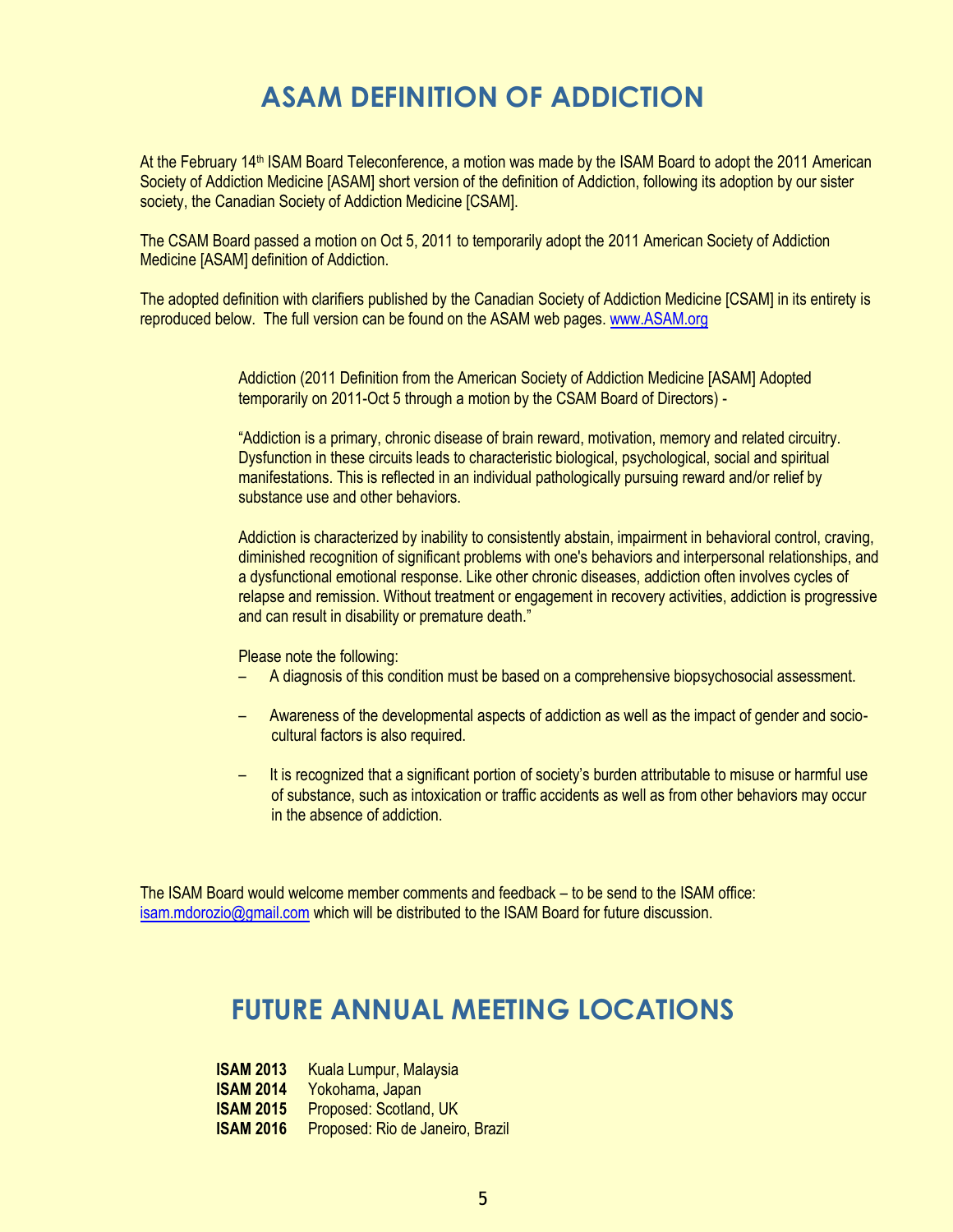# **Grants-In-Aid-Of-Travel for ISAM 2012 Geneva**

We are pleased to be able to offer three different types of Grants-In-Aid-Travel: please see summary below of the three types of Grants-In-Aid –of-Travel being offered. Details can be found on the ISAM webpage[s www.isamweb.org](http://www.isamweb.org/) on how to apply and eligibility. Conference details for ISAM 2012 Geneva can be found at: [www.isam2012.org](http://www.isam2012.org/)

**Deadline** to receive application and documentation: April 15, 2012

### **WHO – ISAM GRANT IN AID OF TRAVEL FELLOWSHIPS FOR PHYSICIANS 2012**

Two 2012 Grants in Aid of Travel Fellowships, a joint program of the World Health Organization (WHO), Department of Mental Health and Substance Abuse [\(http://www.who.int/substance\\_abuse/en/](http://www.who.int/substance_abuse/en/) ) and the International Society for Addiction Medicine (ISAM) have been approved for 2012. These Grant-in-Aid awards, a maximum amount of \$2500 US each, will support participation of physicians/addiction specialists from eligible countries\* to attend the 2012 ISAM Annual Scientific Meeting to be held October 15 – 18, 2012 in Geneva, Switzerland [\(http://www.isam2012.org\)](http://www.isam2012.org/). The grant-in-aid –of travel can be used for travel, accommodation and registration fees for the conference. Successful applicants must show proof of medical/travel insurance.

### **ISAM GRANT IN AID OF TRAVEL FELLOWSHIPS FOR ISAM MEMBERS**

The Grants-in-Aid-of-Travel Fellowships is encouraging applications to support participation of ISAM members to attend and present at the ISAM Annual Scientific Meeting to be held in Geneva, Switzerland Oct 15- 18, 2012 [\(www.isam2012.org\)](http://www.isam2012.org/).

The grants are to a maximum value of \$3000 US based on actual costs (receipts required) and will be presented to each awardee at the Closing Ceremony (or alternatively a money order can wired after the meeting). The applicant is responsible for travel arrangements and accommodation as well as any general expenses for the conference. Successful applicants must show proof of registration, travel and medical/travel insurance.

### **NIDA-ISAM GRANT IN AID OF TRAVEL FELLOWSHIPS FOR YOUNG INVESTIGATORS**

These grants in aid of travel would enable the subsidizing of Young Investigators to Geneva, Switzerland Oct 15-18, 2012 to attend and present at the ISAM Annual Meeting [\(www.ISAM2012.org\)](http://www.isam2012.org/)

Four Grants-in-Aid-of-Travel from a joint grant between ISAM and NIDA (National Institute of Drug Abuse) have been approved. The maximum amount of each grant is up to \$2500 US to offset costs related to hotel accommodation, conference registration fees and travel associated with Young Investigators presenting at the ISAM 2012 meeting in Geneva, Switzerland to be held Oct 15-18, 2012. Successful applicants must show proof of registration, travel and medical/travel insurance.